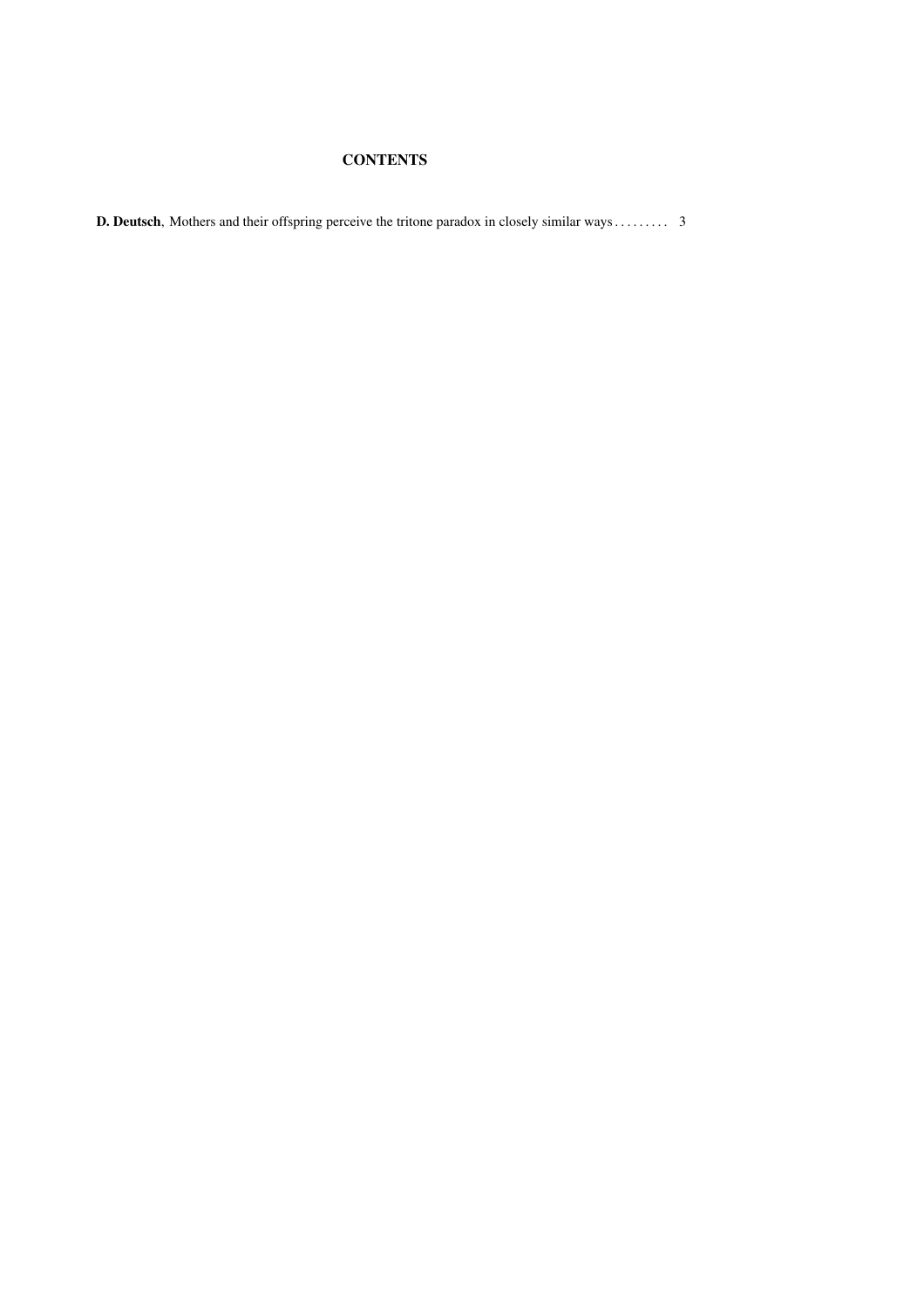# MOTHERS AND THEIR OFFSPRING PERCEIVE THE TRITONE PARADOX IN CLOSELY SIMILAR WAYS

# Diana DEUTSCH

University of California Department of Psychology La Jolla, CA 92093, San Diego, U.S.A. e-mail: ddeutsch@ucsd.edu

(*received March 22, 2007; accepted July 24, 2007*)

The tritone paradox is produced when two tones that are related by a half-octave (or tritone) are presented in succession, and the tones are so constructed that their pitch classes (C,  $C#$ , D; and so on) are clearly defined but their pitch heights are ambiguous. When listeners judge whether such tone pairs form ascending or descending patterns, their judgments show orderly relationships to the positions of the tones along the pitch-class circle: Tones in one region of the circle are heard as higher and those in the opposite region as lower. However, listeners disagree substantially as to which tones are heard as higher and which as lower, and these perceptual differences correlate with the language or dialect to which the listener has been exposed. In the present study, perceptions of mothers and their offspring were found to be strikingly similar, indicating that the mental representation influencing perception of the tritone paradox is formed early in life and survives into adulthood. It is conjectured that this mental representation is formed during the critical period in which infants acquire the features of their native language.

Keywords: pitch, tritone, paradox, music, speech, illusion.

# 1. Introduction

The tritone paradox is a musical illusion which reflects an influence of speech sounds on the way that music is perceived [1–6]. The basic pattern that gives rise to the illusion consists of two successively presented tones that are related by a half-octave (or tritone). For example, C might be presented followed by F#, or G# followed by D; and so on. Each tone consists of six sinusoidal components which stand in octave relation, and whose amplitudes are determined by a bell-shaped spectral envelope. Because each complex tone lacks the other harmonics that would generally serve to define its fundamental frequency, its perceived height is ambiguous, while its pitch class (C, C#, D, and so on) is clearly defined.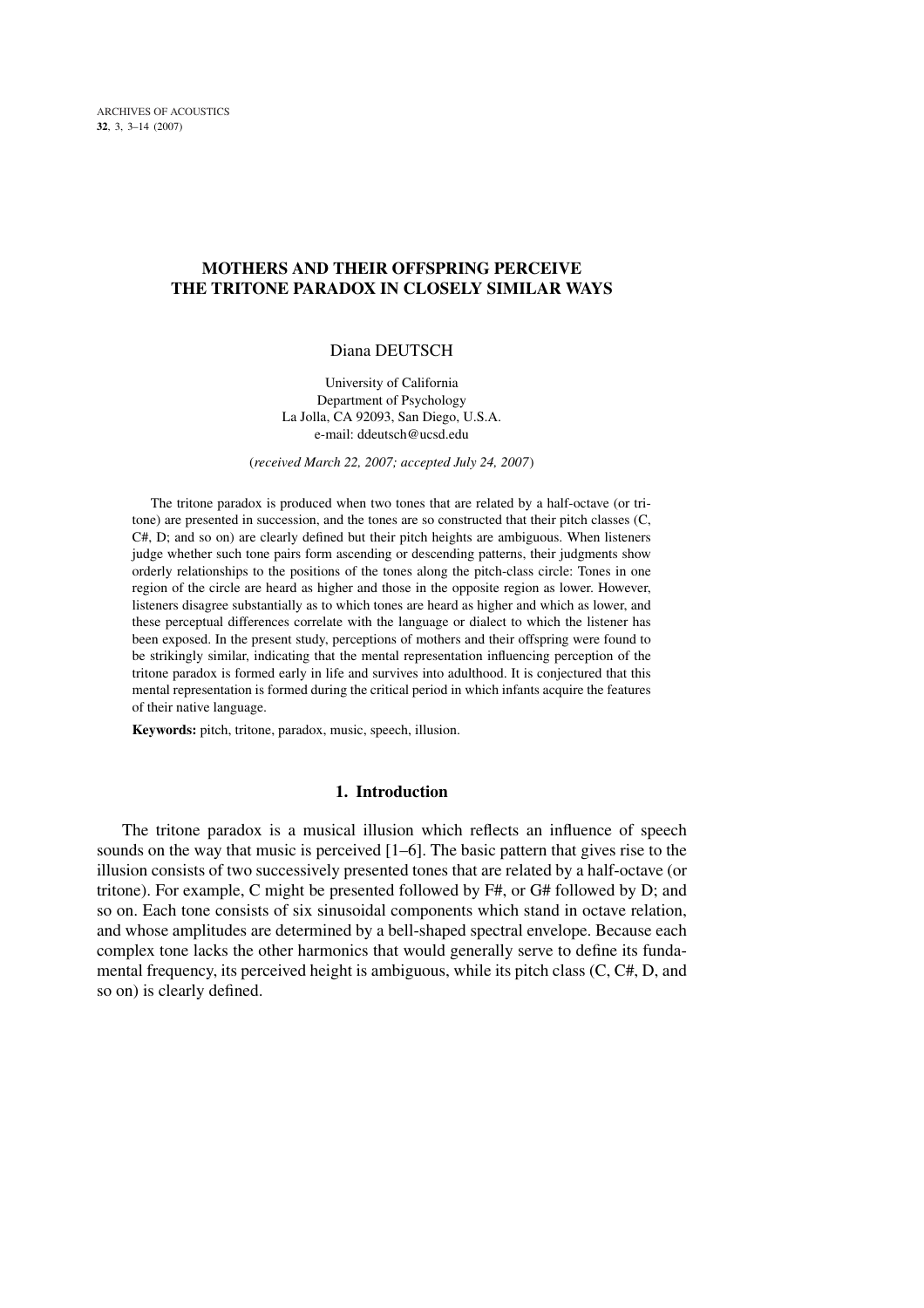The tritone paradox has two curious features: First, when one such tone pair is presented (such as C followed by F#) a given listener might hear an ascending pattern; however another listener might hear a descending pattern instead. Yet when a different tone pair is presented (such as G followed by C#), the first listener now hears a descending pattern whereas the second listener now hears an ascending one. Individual differences in perception of this illusion do not correlate with musical training [5].

As a second curious feature, the way any given listener perceives the tritone paradox varies systematically depending on the positions of the tones along the pitch-class circle (Figure 1): Tones in one region of the circle are heard as higher and those in the opposite region are heard as lower. To plot a listener's perceptions of this pattern, tone pairs are presented in haphazard order, such that each of the twelve tones within the octave serves equally often as the first tone of a pair. The tones are generated under envelopes that are placed at four different positions along the spectrum, which are spaced at half-octave intervals. (Varying the envelope positions in this fashion controls for interpretations based on the relative amplitudes of the individual components of the tones). Figure 2 displays some plots that are typical of those obtained. As can be seen, each listener's judgments were related in an orderly fashion to the positions of the tones along the pitch-class circle; however the direction of this relationship differed substantially from one listener to another.



Fig. 1. The pitch-class circle.

To explain these findings, it was conjectured that each listener possesses a representation of the pitch-class circle that has a particular orientation with respect to height, and that this orientation differs from listener to listener. Figure 3 illustrates this point by showing the data from two subjects who perceived the tritone paradox in a pronounced way. As depicted on the righthand part of the figure, for the first subject, G# and A stood at the top of the pitch-class circle, whereas for the second subject, C# and D stood at the top of the circle instead. (For convenience, the tones standing at the top of a listener's pitch-class circle will hereafter be referred to as his or her *peak pitch classes*(1) ).

<sup>(1)</sup> See the Results section for the procedure by which a subject's peak pitch classes are derived.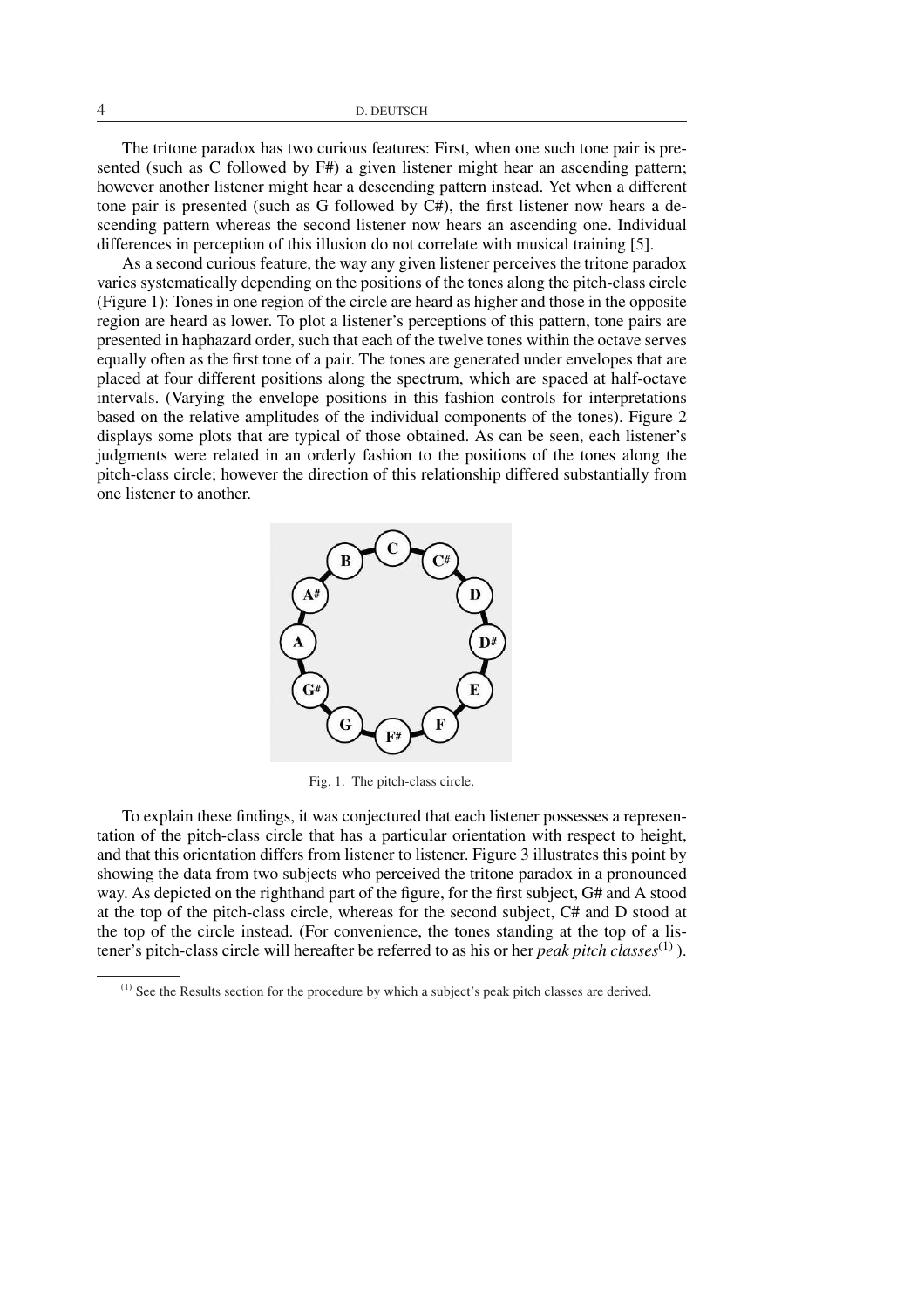

Fig. 2. The tritone paradox, as perceived by four different subjects. The graphs show, for each subject, the percentages of judgments that a tone pair formed a descending pattern, as a function of the pitch class of the first tone of the pair. All subjects showed orderly relationships between pitch class and perceived height; however the form of this relationship differed substantially across subjects.

It was further assumed that the way the circle is oriented is derived from exposure to speech sounds – more specifically, from the octave band containing the largest number of pitch values in the speech sounds to which the listener has been exposed. The pitch classes delimiting this octave band then correspond to the peak pitch classes that are reflected in judgments of the tritone paradox. The octave band also determines the pitch range of the listener's own speaking voice [4, 6].

A number of findings from the speech literature support this conjecture (see [7] for a review). First, it appears that most people confine the pitch ranges of their speaking voices to roughly an octave. Second, within any given linguistic community, the pitch ranges for male and female speech are close to an octave apart. Third, the pitch ranges of speaking voices differ remarkably little within a given linguistic community (controlling for gender); yet there are considerable variations in these pitch ranges across different linguistic communities. Most interestingly, there is a surprising lack of correlation between a person's pitch range for speech and his or her physiological characteristics, such as height, weight, chest size, length of vocal tract, and so on. This evidence, taken together, indicates that a culturally acquired template determines the pitch range of a person's speaking voice, and that this template involves an octave band.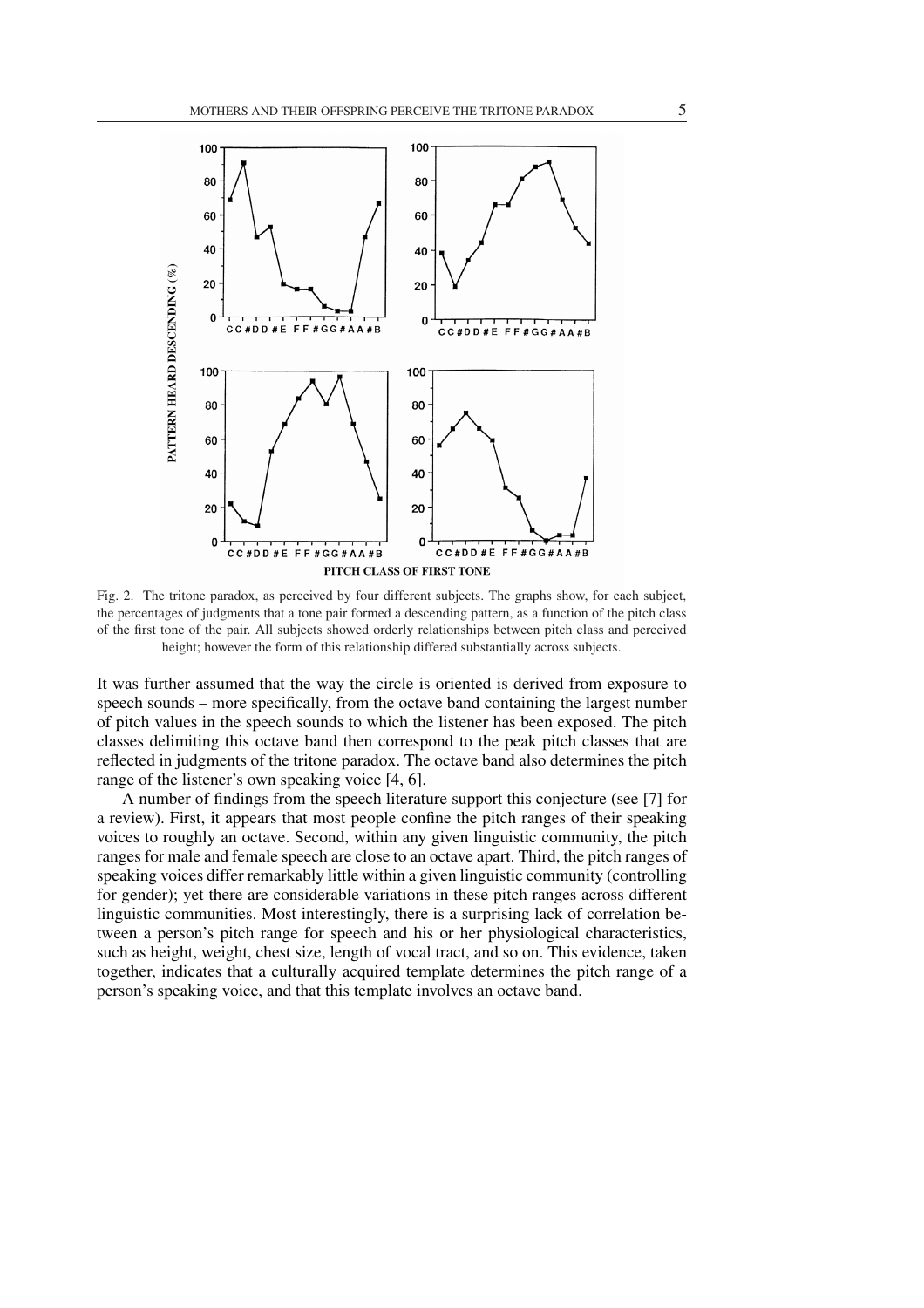

PITCH CLASS OF FIRST TONE

Fig. 3. Perception of the tritone paradox by two subjects who obtained pronounced effects. The graphs on the left show, for each subject, the percentages of judgments that a tone pair formed a descending pattern, as a function of the pitch class of the first tone of the pair. On the right are shown the orientations of the pitch class circle with respect to height, derived from the data shown on the left. The pitch classes that define the highest position along the circle are termed *peak pitch classes*.

An experiment employing speakers of English was performed to test the conjecture that perception of the tritone paradox is related to the pitch range of the listener's speaking voice [6]. Subjects were selected who showed clear relationships between pitch class and perceived height in making judgments of the tritone paradox. Each subject provided a 15-min sample of spontaneous speech, and from this sample the octave band containing the largest number of pitch values was derived. A significant correspondence was indeed found between the pitch classes defining the octave band for speech and those defining the highest position along the pitch-class circle in making judgments of the tritone paradox. In a further study employing speakers of Vietnamese, a significant correlation was again obtained between perception of the tritone paradox and the pitch range of the listener's speaking voice  $[4]^{(2)}$ .

 $^{(2)}$  In yet another study [27] a different measure of the pitch range of the speaking voice was employed, with no attempt to establish an octave band. Also in this study, the tones were generated under spectral envelopes that differed in shape and position from those employed by Deutsch and colleagues [4, 6]. No relationship was found between perception of the tritone paradox and the pitch range of the speaking voice.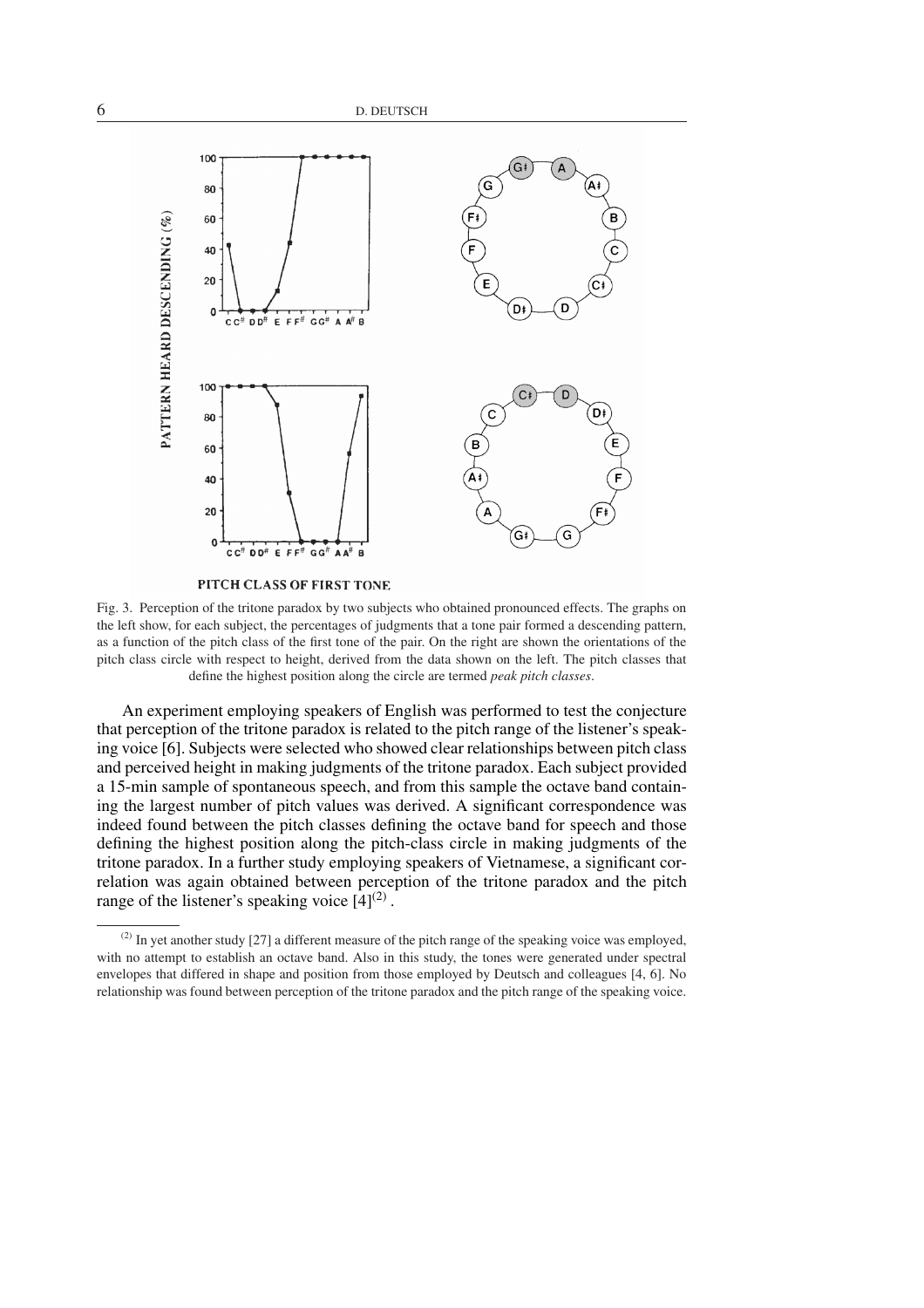

Fig. 4. Distributions of peak pitch classes in two groups of subjects. The first group had grown up in the south of England, and the second group had grown up in California. In large part, when a subject from California heard a pattern as ascending, a subject from the south of England heard it as descending; and vice versa.

A further study was carried out to test the hypothesis that perception of the tritone paradox is determined by a pitch-class template that is developed as a result of exposure to the speech of others. Two groups of subjects made judgments of the tritone paradox: The first had grown up in California and the second had grown up in the south of England. The distributions of peak pitch classes for these two groups is shown in Fig. 4. As can be seen, striking differences here emerged: In large part when a Californian subject heard a tone pair as ascending a subject from the south of England heard it as descending; and vice versa [2].

Further geographical correlates have been obtained by others. Subjects at Florida State University produced results that were similar to those produced from Californi-

However, given the differences in the stimulus parameters, as well as in the procedures for establishing the pitch range of the speaking voice, the relationship of this study to the findings obtained by Deutsch and colleagues cannot be evaluated. See [28] for a detailed critique of this study.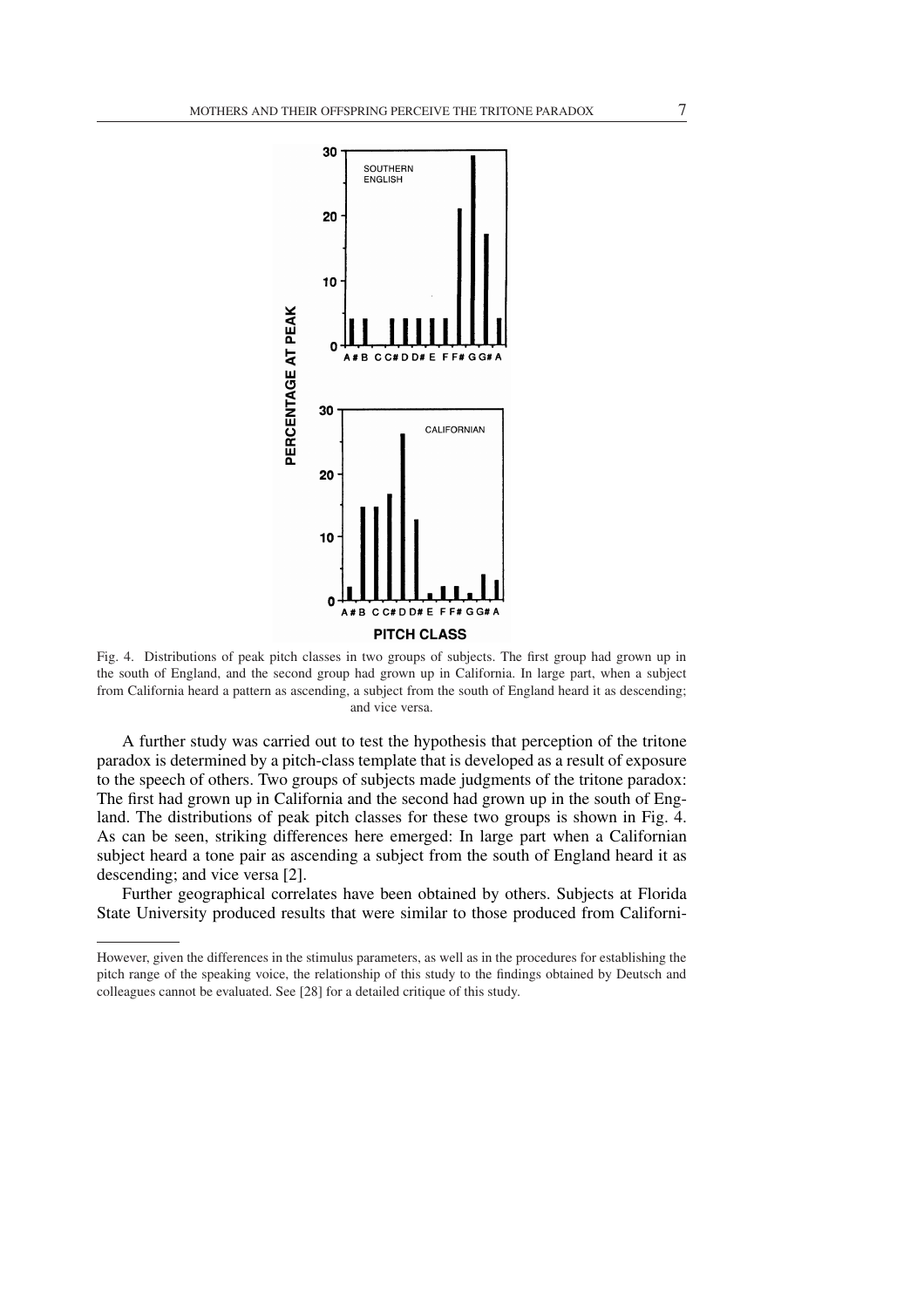ans [8]. Yet subjects at Macmaster University in Hamilton, Ontario produced a distribution similar to that produced from subjects who had grown up in the south of England [9]. The perceptions of English speakers in Texas differed substantially from those of Korean speakers from Korea [10]. The perceptions of Swedish speakers in Stockholm differed significantly from those of English speakers from Texas and California, and not from those of English speakers from the south of England [11].

The question then arises as to when, during a person's lifetime, the speech-related template that determines perception of the tritone paradox develops. One possibility is that it is acquired gradually over many years through exposure to ambient speech sounds. Another possibility is that the template develops early in life, and that it may be formed during the critical period for speech acquisition [12–14]. In one experiment to explore this question, two groups of subjects were studied; both had both grown up in the region of Youngstown, Ohio [15]. It was found that those subjects whose parents had also grown up in this area produced a distribution of peak pitch classes that was strikingly different from the distribution produced by subjects whose parents had grown up elsewhere within the United States. Since parents exert a particularly strong influence on speech development in early childhood, this study provided evidence for the critical period hypothesis.

A further study compared perception of the tritone paradox among subjects whose first language was Vietnamese, and among those who were monolingual speakers of Californian English [4]. One group of subjects had arrived in the United States as adults ("Vietnamese Late Arrivals") and spoke primarily Vietnamese and little English; another group had arrived in the United States as infants or young children ("Vietnamese Early Arrivals"), and now spoke perfect English but and were not fluent speakers of Vietnamese. The two Vietnamese groups perceived the tritone paradox in very similar ways, and the perceptions of both groups differed significantly from those of the monolingual speakers of Californian English. In a second experiment, it was found that, among a group of "Vietnamese Late Arrivals" there was a strong correlate between the way the tritone paradox was perceived and the pitch range of the listener's speaking voice. These findings, taken together, lead to the conclusion that the pitch of speech heard early in life has a strong influence on perception of the tritone paradox in adulthood, even for people who, as adults, primarily speak a different language.

The present study was undertaken as a direct test of the hypothesis of a developmentally acquired template. The study involved mothers and their offspring. Ten of the offspring were children, and five were adults. The offspring had spent all or most of their lives in California; however, the mothers had grown up in many different geographical regions. On the hypothesis that perception of the tritone paradox is determined by a pitch-class template that develops early in life, it was predicted that perception of this illusion by mothers and their offspring would be closely similar.

#### 2. Method

Eleven mothers participated in the study. They were aged 37 to 56, with a median of 2 years of musical training. Fifteen offspring also participated (including four pairs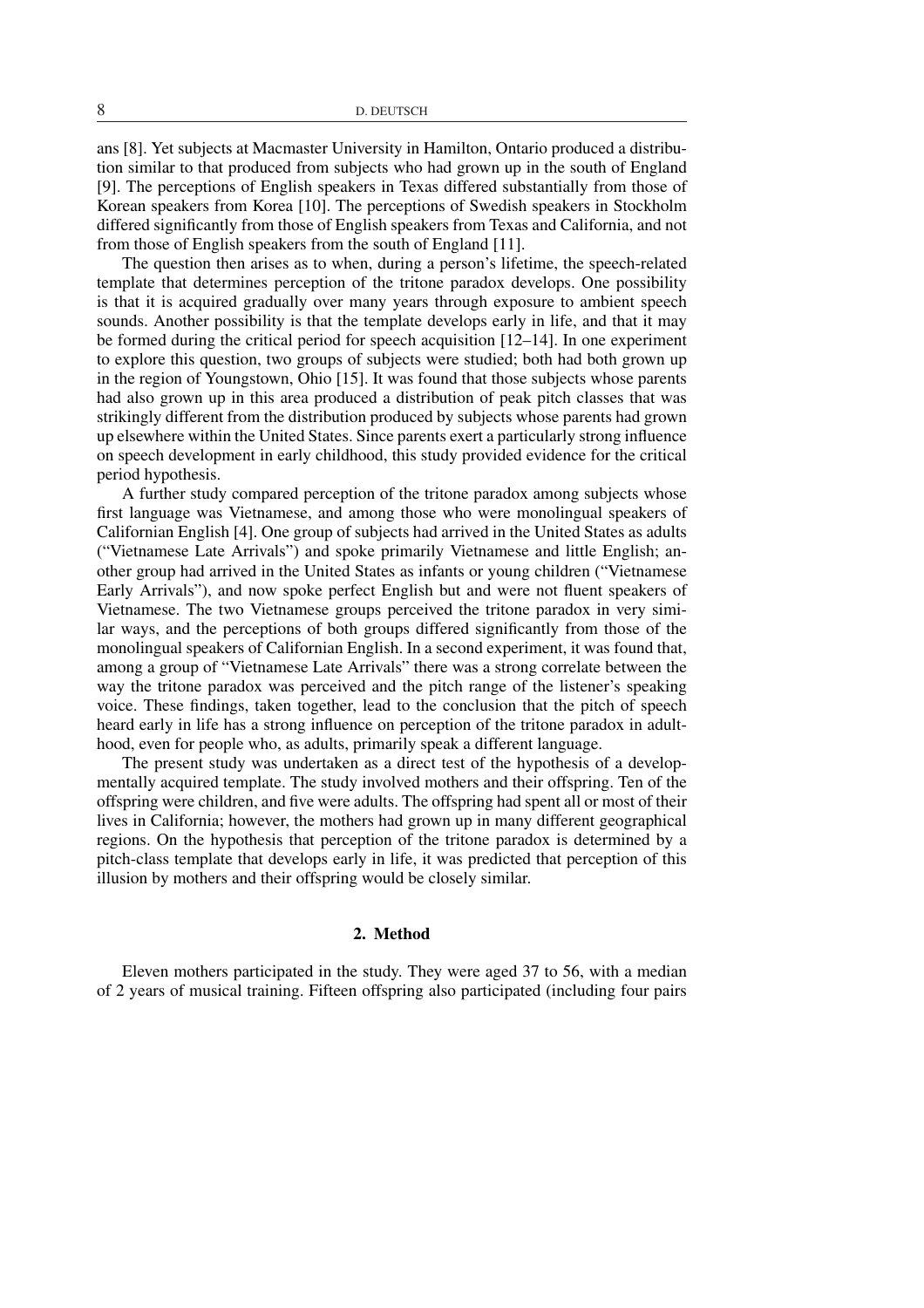of siblings). These were 6 male and 9 female, with a median of 0 years of musical training. Ten of the offspring were children, aged 6–11, and five were adults, aged 21– 35. The children had spent all their lives in California, and the adult offspring had spent most of their lives in California. However, the mothers had grown up in many different geographical regions, including England, the European continent, and various parts of the United States. All subjects had normal hearing, as determined by audiometry. They were selected on the basis of making no more than 6 out of 48 errors on a screening test in which they judged whether pairs of sine wave tones that were related by a tritone formed ascending or descending patterns. Roughly 40% of the offspring and 85% of the mothers who tried out for the experiment passed the screening test. All subjects were paid for their participation.

#### *2.1. Stimuli and apparatus*

# Stimulus patterns

The tones all consisted of six sinusoids that stood in octave relation; the amplitudes of the sinusoids were determined by a fixed, bell-shaped spectral envelope. The general form of the equation describing the envelope is:

$$
A(f) = 0.5 - 0.5 \cos\left[\frac{2\pi}{\gamma} \log_{\beta}\left(\frac{f}{f_{\min}}\right)\right] f_{\min} \le f \le \beta^{\gamma} f_{\min},\tag{1}
$$

where  $A(f)$  is the relative amplitude of a given sinusoid at frequency f Hz,  $\beta$  is the frequency ratio formed by adjacent sinusoids (so that for tones separated by octaves,  $\beta = 2$ ,  $\gamma$  is the number of *gamma* cycles spanned, and  $f_{\text{min}}$  is the minimum frequency at nonzero amplitude. Therefore the maximum frequency for which the amplitude is nonzero is  $\gamma\gamma$  cycles above  $f_{\text{min}}$ . The values  $\gamma = 2$  and  $\gamma = 6$  were used throughout, so that the spectral envelope always spanned six octaves from  $f_{\text{min}}$  to 64  $f_{\text{min}}$ .

In order to control for possible effects of the relative amplitudes of the sinusoidal components of the tones, signals were generated under envelopes that were placed at four different positions along the spectrum. Specifically, the envelopes were centered at 262 Hz  $(C_4)$ , 370 Hz  $(F#_4)$ , 523 Hz  $(C_5)$  and 740 Hz  $(F#_5)$ , so that they were spaced at half-octave intervals. In consequence, the relative amplitudes of the sinusoidal components of tones at any one pitch class, when generated under envelopes centered at  $C_4$ and  $C_5$ , were identical to those at the pitch class a half-octave removed, when generated under envelopes centered at  $F#_4$  and  $F#_5$ . For example, the relative amplitudes of the sinusoidal components of tones comprising the tone pair E-A#, when generated under the envelopes centered on  $C_4$  and  $C_5$ , were identical to the relative amplitudes of the sinusoidal components of the tone pair A#-E, when generated under envelopes centered at  $F#_4$  and  $F#_5$ . Therefore, when the judgments obtained under these different spectral envelopes were averaged, possible effects of the relative amplitudes of the sinusoidal components of the tones were balanced out.

Twelve tone pairs were generated under each of the four spectral envelopes; these corresponded to the pitch-class pairings C-F#, C#-G, D-G#, D#-A, E-A#, F-B, F#-C, G-C#, G#-D, A-D#, A#-E, and B-F. The tone pairs were presented in blocks of 12, with each block consisting of tones that were generated under one of the envelopes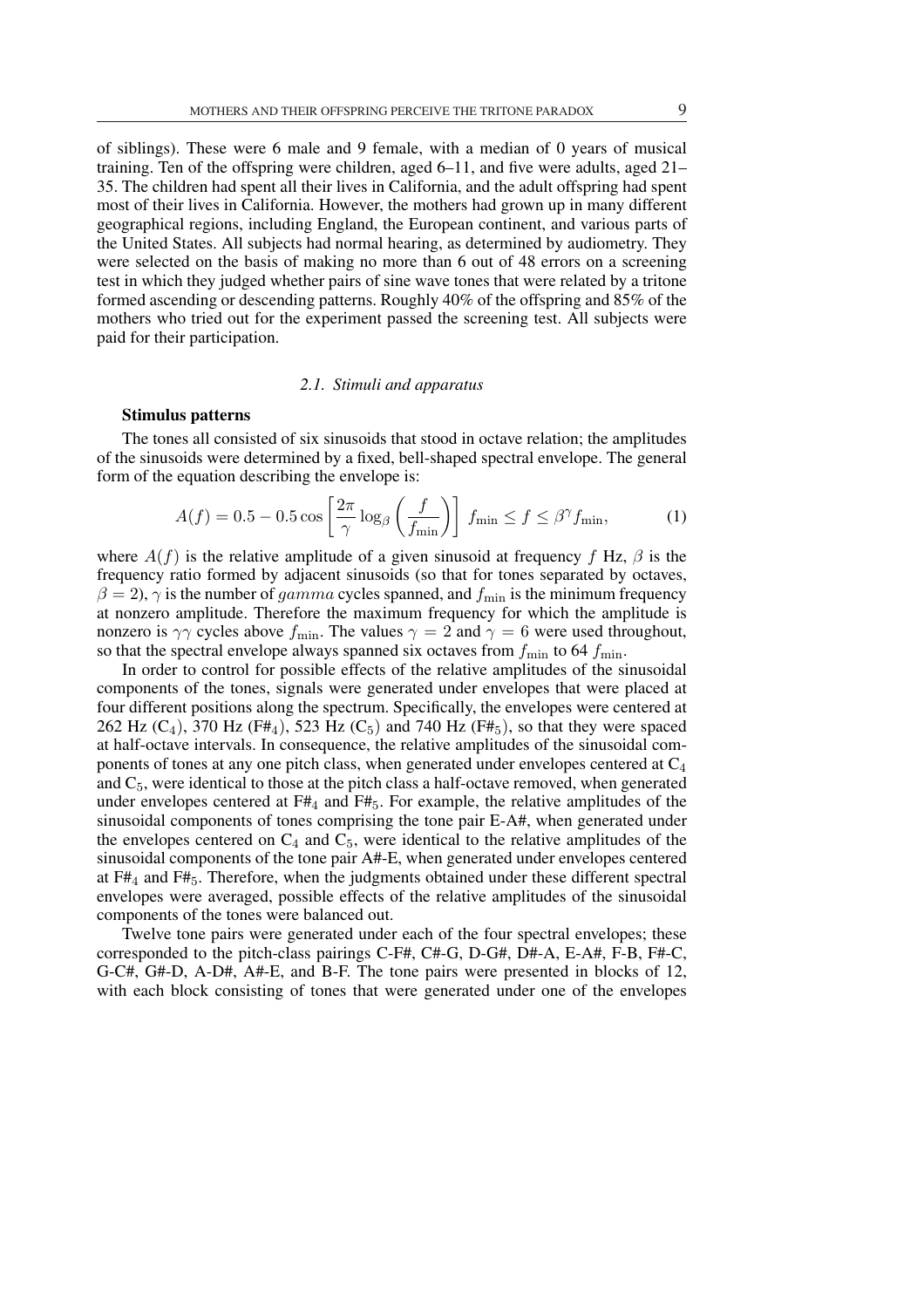10 D. DEUTSCH

and containing one example of each of the 12 pitch-class pairings. Within a block, the orderings of the tone pairs were random with the restriction that no consecutive tone pairs contained tones of the same pitch class. Sixteen blocks were created, with each of four different orderings employed once for each position of the spectral envelope. All tones were 500 ms in duration, and the tone pairs were separated by 5-sec intertrial intervals. The blocks were separated by 1-min pauses, except that there was a 5-min break between the eighth and ninth blocks. The tones were generated on a Next computer, recorded onto tape, and played back on a tape recorder, the output of which was passed through an amplifier and presented to the subjects via loudspeakers at a level of approximately 72 dB SPL at the subject's ears.

### *2.2. Procedure*

All subjects were tested individually. The mother was tested first, while the offspring was entertained in another room where the sound signals could not be heard. The offspring was then tested. The children were given the choice of having their mothers present while they were being tested, and if they opted for this, the mother sat quietly, out of view of the child. On each trial a tone pair was presented, and the subject judged whether it formed an ascending or a descending pattern. The adults indicated their judgments by drawing upward or downward arrows on answer sheets. The children indicated their judgments by making a "thumbs up" sign when they heard an ascending pattern, and a "thumbs down" sign when they heard a descending one. Several practice trials were administered without feedback at the beginning of the session. In the case of the children, if more time was needed to produce a response, the tape was paused briefly during the intertrial interval. However this was rarely necessary, as the children generally responded rapidly and with confidence.

#### 3. Results and discussion

For each subject, the percentage of judgments that a tone pair formed a descending pattern was plotted as a function of the pitch class of the first tone of the pair. The graphs on Figure 5 show, as examples, the plots obtained from two mother-child pairings. As can be seen, all the subjects' judgments were related in an orderly fashion to the positions of the tones along the pitch-class circle; however the direction of this relationship varied substantially across the two mother-child pairings. The graph on the left shows the judgments made by a seven year old girl, together with those of her mother, who had grown up in the South of England. The graph on the right shows the judgments made by a six year old girl, together with those of her mother, who had grown up in California and Hawaii. As can be seen, both children produced very pronounced patterns, which were strikingly different from each other, and reflected the same orientations of the pitch-class circle as did those of their mothers.

In order to determine the relationship between pitch class and perceived height that was reflected in each subject's judgments, the pitch-class circle was bisected so as to maximize the difference between the subject's averaged scores for the two halves. The circle was then oriented such that the line of bisection was horizontal, and the data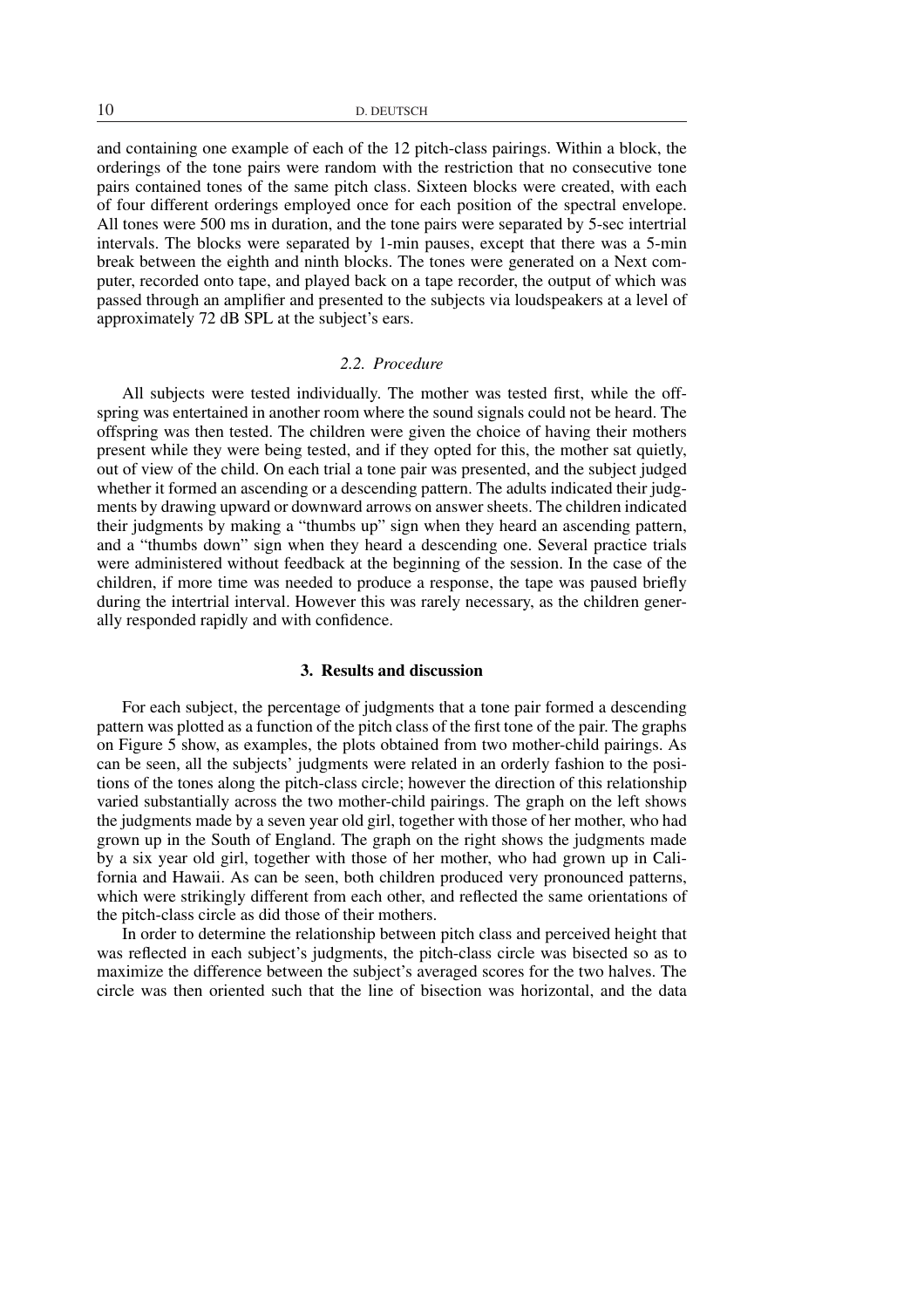

#### Pitch Class of First Tone

Fig. 5. Perception of the tritone paradox by two mother-child pairings. Both children had been born and spent all their lives in California. The graph on the left shows the judgments of a seven year old girl, together with those of her mother, who had grown up in the south of England. The graph on the right shows the judgments of a six year old girl, together with those of her mother, who had grown up in California and Hawaii.

were retabulated with the leftmost pitch class of the upper half of the circle taking the first position, its clockwise neighbor taking the second position, and so on. The pitch classes that stood at the peak of the normalized circle (i.e., at positions 3 and 4) were then designated the *peak pitch classes* for this subject. (This analysis procedure was the same as that employed previously by the author and co-workers (see, for example,  $[2, 4–6]$ ).

In order to determine whether there was a significant correlation between the peak pitch classes produced by the mothers and their offspring, two analyses were performed. First, the distance along the circle between the peak pitch classes of each offspring and those of his or her mother was determined. Second, for each offspring, the distances along the circle between his or her peak pitch classes and those of each of the remaining mothers were determined, and these distances were averaged. It was found that for each of the fifteen offspring, the peak pitch classes were closer to those of his or her mother than to those averaged across the remaining mothers. This effect was highly significant ( $p < .001$  on a binomial test). The effect was also large in size: The average unsigned distance between an offspring's peak pitch classes and those of his or her mother was 1.3 semitone. However, the average unsigned distance between an offspring's peak pitch classes and those averaged across the remaining mothers was 3.17 semitones. Since unsigned distances were computed, the largest possible distance that could have been obtained was 6 semitones; so the average unsigned distance of 3 semitones was as expected from chance association.

To represent this data in graphic form, the following procedure was adopted. The algorithm that was used to determine the peak pitch classes for each subject (described above) also produced a normalized plot of each subject's judgments. The normalized plots of all the offspring were averaged, and the resultant plot is shown in Figure 6.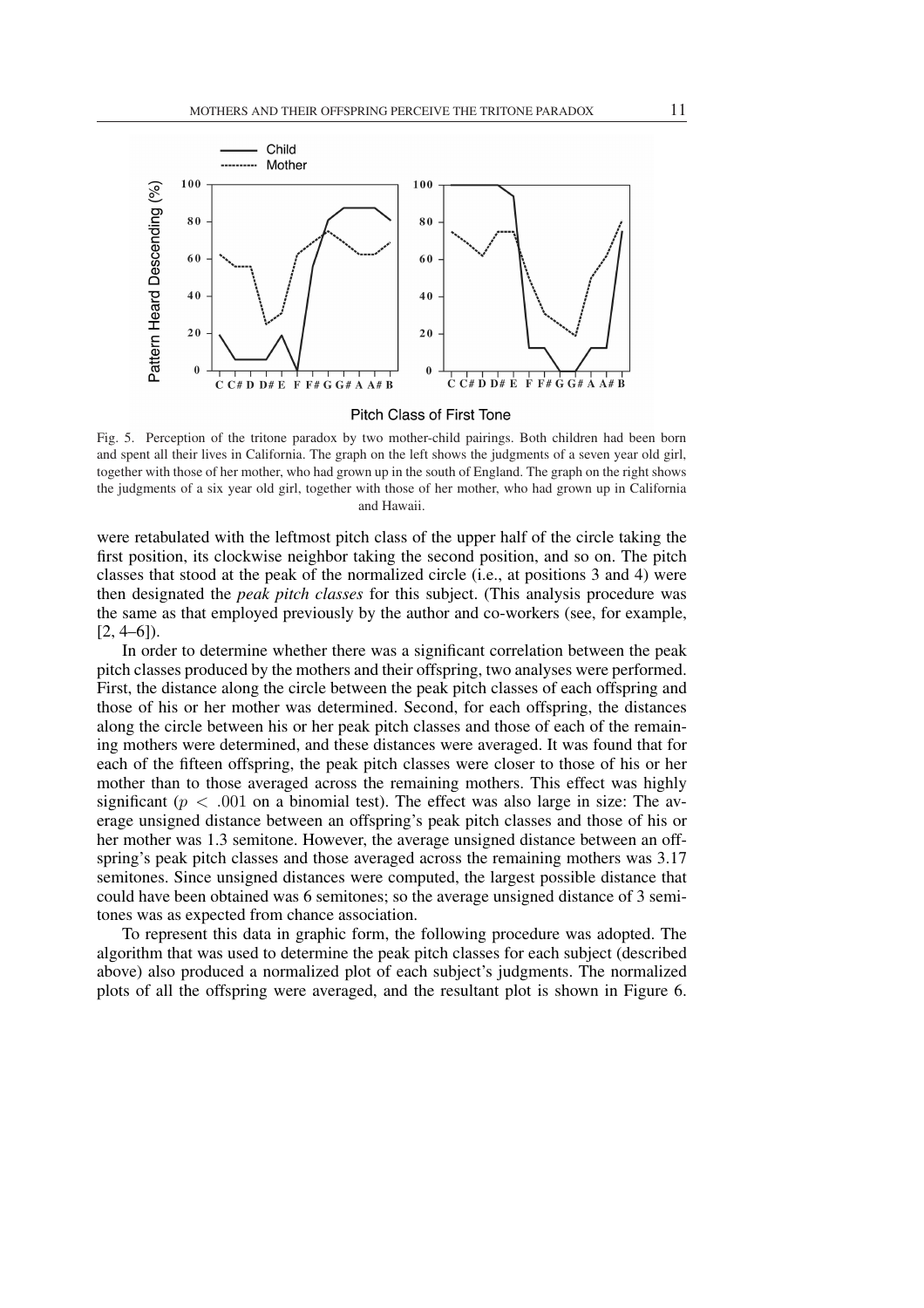The dots on this figure show the positions of the mother's peak pitch classes in relation to those of their offspring, and it can be seen that they clustered strongly around the normalized peak.



Fig. 6. The graph shows judgments of the tritone paradox, normalized and averaged across all offspring. The dots show the mothers' peak pitch classes in relation to those of their offspring, and as can be seen, they clustered strongly around the normalized peak.

On further analysis it was found that, taking the ten children alone, the effect was still highly significant ( $p = .001$  on a binomial test). Taking the five adult offspring alone, the effect was also significant ( $p = .031$  on a binomial test). The finding that the correlation held for the adult offspring as well as for the children is in accordance with earlier findings showing that young adults whose first language was Vietnamese but now spoke primarily English perceived the tritone paradox in a way that was strikingly similar to the perceptions of older adults who were primarily speakers of Vietnamese and spoke little English [4]. The two studies, taken together, provide a strong indication that the speech template influencing perception of the tritone paradox is formed in childhood and survives into adulthood. We can further conjecture that this template is formed during the critical period in which infants acquire the features of their native language [12–14]. A further possibility is that exposure to speech sounds in utero, which has been found to influence speech perception in infants [16–18] might also be involved in development of this template.

Finally, it should be noted that the findings reported in the present study were obtained with the use of tones that were generated under four spectral envelopes which were spaced at half-octave intervals, and the results under the four envelopes were averaged. Other work has enquired into the effects of position of the spectral envelope on the perceived relationship between pitch class and perceived height in making judgments of the tritone paradox. This issue was examined in detail in one study employing a small group of subjects [19]. It was found that although the relationship between pitch class and perceived height was sometimes influenced by the overall position of the spectral envelope, and sometimes by the relative amplitudes of the components of the tones, such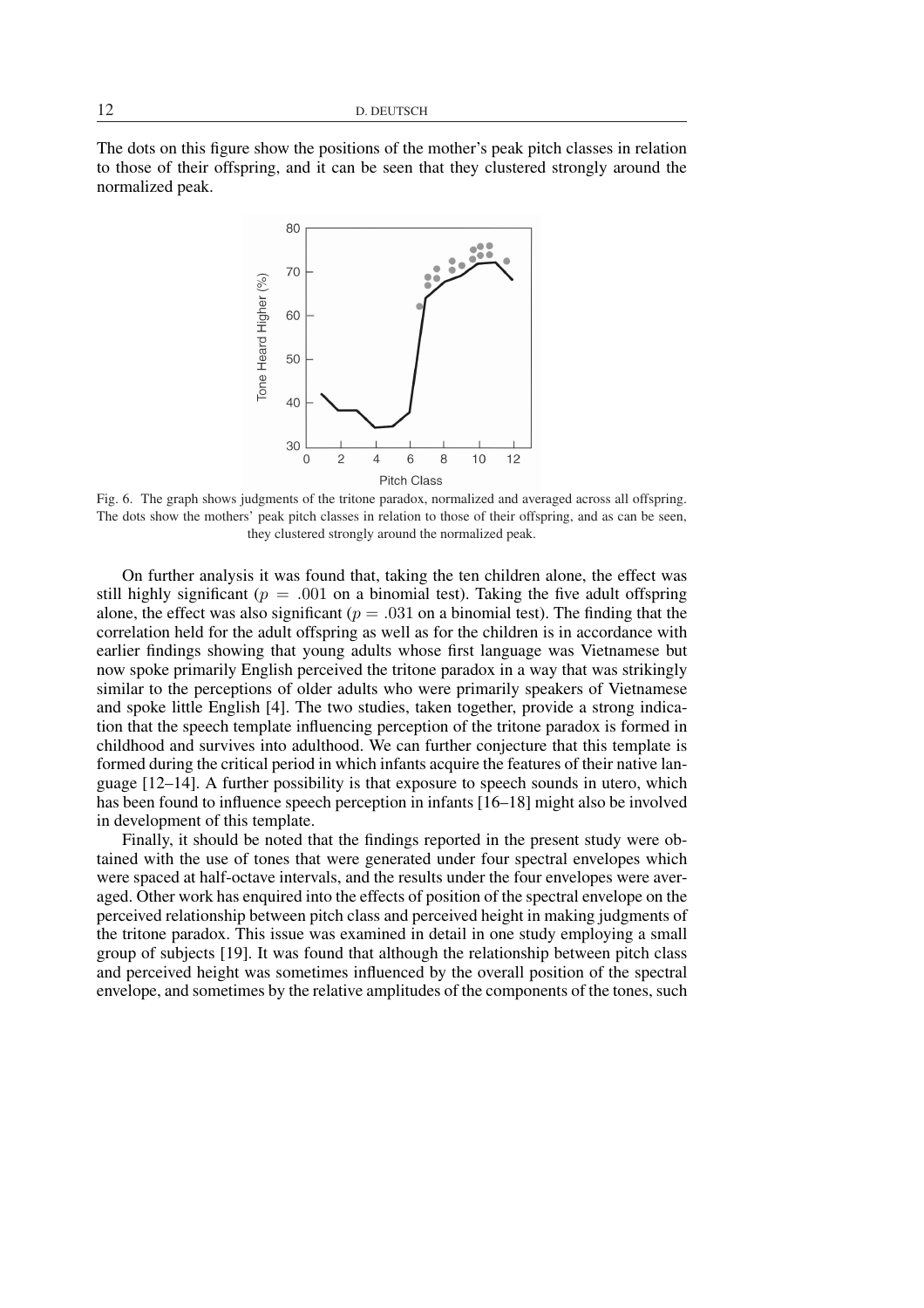envelope effects were either absent or small in size in the range employed here. In yet further studies, this effect of envelope position was also found, for most subjects, to be either nonexistent or small in size [8, 9, 20, 21]. In contrast, in one study [22] significant envelope effects were reported from a sizeable proportion of subjects, and the reason for this discrepant finding is unclear. However, it should be emphasized that in the present study, judgments were averaged across envelopes that were spaced at half-octave intervals. As described in the Methods section, this procedure enabled the balancing out of possible envelope effects on the distribution of peak pitch classes, and so rendered the issue of position of spectral envelope irrelevant to the present findings.

In conclusion, the present study contributes to the growing body of evidence on relationships between speech and music. Findings by neuroscientists have indicated that some elements of speech and music are subserved by overlapping neural circuitry [23, 24]. At the perceptual level it has been found that the pitch and durational characteristics of speech are important to language comprehension [25, 26]. The present findings provide more specific information concerning the bases for the relationship between speech and music, by indicating that exposure to speech patterns in childhood can have a strong influence on the way that music is perceived, and that this influence extends into adulthood<sup>(3) (4)</sup> (5) (6).

#### References

- [1] DEUTSCH D., *A musical paradox*, Music Perception, 3, 275–280 (1986).
- [2] DEUTSCH D., *The tritone paradox: An influence of language on music perception*, Music Perception, 8, 335–347 (1991).
- [3] DEUTSCH D., *Paradoxes of musical pitch*, Scientific American, 267, 88–95 (1992).
- [4] DEUTSCH D., HENTHORN T., DOLSON M., *Speech patterns heard early in life influence later perception of the tritone paradox*, Music Perception, 21, 357–372 (2004).
- [5] DEUTSCH D., KUYPER W. L., FISHER Y., *The tritone paradox: Its presence and form of distribution in a general population*, Music Perception 5, 79-92 (1987).
- [6] DEUTSCH D., NORTH T., RAY L., *The tritone paradox: Correlate with the listener's vocal range for speech*, Music Perception, 7, 371–384 (1990).
- [7] DOLSON M., *The pitch of speech as a function of linguistic community*, Music Perception, 11, 321– 331 (1994).
- [8] GIANGRANDE J., *The tritone paradox: Effects of pitch class and position of the spectral envelope*, Music Perception, 15, 1–12 (1998).

 $<sup>(5)</sup>$  Part of the work reported here was presented by the author in a paper delivered to the 131st Meeting</sup> of the *Acoustical Society of America*, Indianapolis, Indiana, May 1996.

 $^{(3)}$  Signals comprising a full experiment on the tritone paradox are available in Deutsch, D. (1995) *Musical Illusions and Paradoxes*, Philomel Records, P. O. Box 12189, La Jolla, CA 92039-0189.

 $<sup>(4)</sup>$  The author thanks Jeff Hartung, Michael Hurlbert, and Lee Ray for help in data collection.</sup>

<sup>&</sup>lt;sup>(6)</sup> Address correspondence to Diana Deutsch, Department of Psychology, University of California, San Diego, La Jolla, CA 92093. e-mail: ddeutsch@ucsd.edu